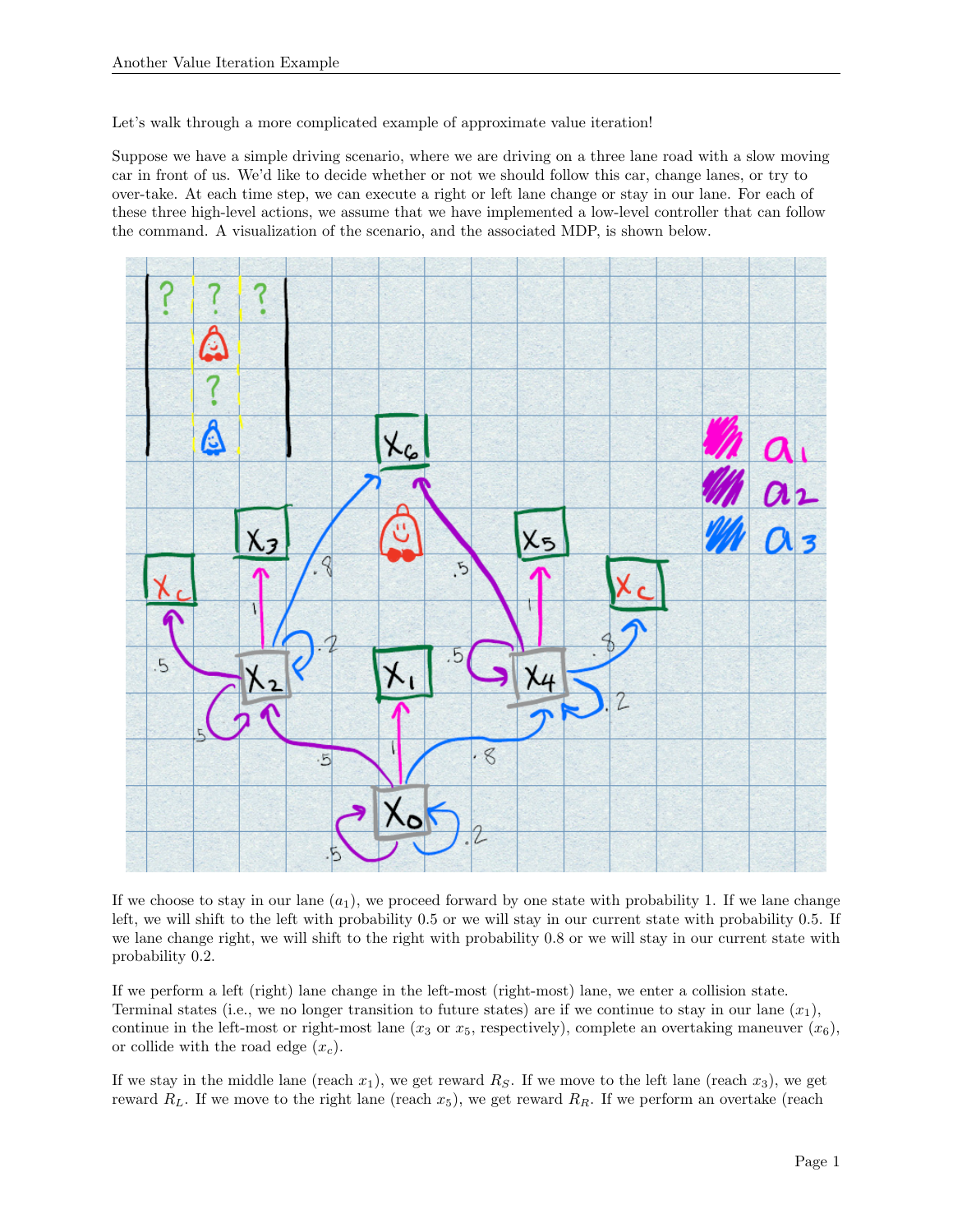$x_6$ ), we get reward  $R_O$ . If we exit the road (reach  $x_c$ ), we get penalty  $-R_C$ . Formally:

$$
R(x,a) = \begin{cases} R_S & \text{if } x_1 \\ R_L & \text{if } x_3 \\ R_R & \text{if } x_5 \\ R_O & \text{if } x_6 \\ -R_C & \text{if } x_c \\ 0 & \text{otherwise} \end{cases}
$$
 (1)

Some things to think about:

- Is this a reasonable model? How could it be improved?
- How do we get those transition probabilities?
- What are some of the built in assumptions?

Recall that we iteratively update our value approximation:

$$
\hat{V}_k(x_i) = \gamma \max_u \left[ r(x_i, u) + \sum_j \hat{V}_{k-1}(x_j) p(x_j | x_i, u) \right]
$$
\n(2)

where k is the iteration,  $x_i$  is the state we are evaluating,  $r(x_i, u)$  is the immediate payoff,  $x_j$  are possible future states,  $\hat{V}_{k-1}(x_j)$  is the approximate value of states you may transit to, and  $p(x_j | x_i, u)$  is the transition function.

Let's initialize the vector representation of  $\hat{V}_0$ :

$$
\hat{V}_0 = \begin{bmatrix} \hat{V}_0(x_0) & \hat{V}_0(x_1) & \hat{V}_0(x_2) & \hat{V}_0(x_3) & \hat{V}_0(x_4) & \hat{V}_0(x_5) & \hat{V}_0(x_6) & \hat{V}_0(x_6) \end{bmatrix}
$$
\n(3)  
\n
$$
\hat{V}_0 = \begin{bmatrix} 0 & 0 & 0 & 0 & 0 & 0 & 0 & 0 \end{bmatrix}
$$
\n(4)

For the following iterations, we will write the maximization of a vector, to show the evaluations for each possible action, i.e.:

$$
\max_{u} \left[ r(x_i, u) + \sum_{j} \hat{V}_{k-1}(x_j) p(x_j | x_i, u) \right] = \max_{u \in \{a_1, a_2, a_3\}} \left[ \begin{matrix} r(x_i, a_1) + \sum_{j} \hat{V}_{k-1}(x_j) p(x_j | x_i, a_1) \\ r(x_i, a_2) + \sum_{j} \hat{V}_{k-1}(x_j) p(x_j | x_i, a_2) \\ r(x_i, a_3) + \sum_{j} \hat{V}_{k-1}(x_j) p(x_j | x_i, a_3) \end{matrix} \right] \tag{5}
$$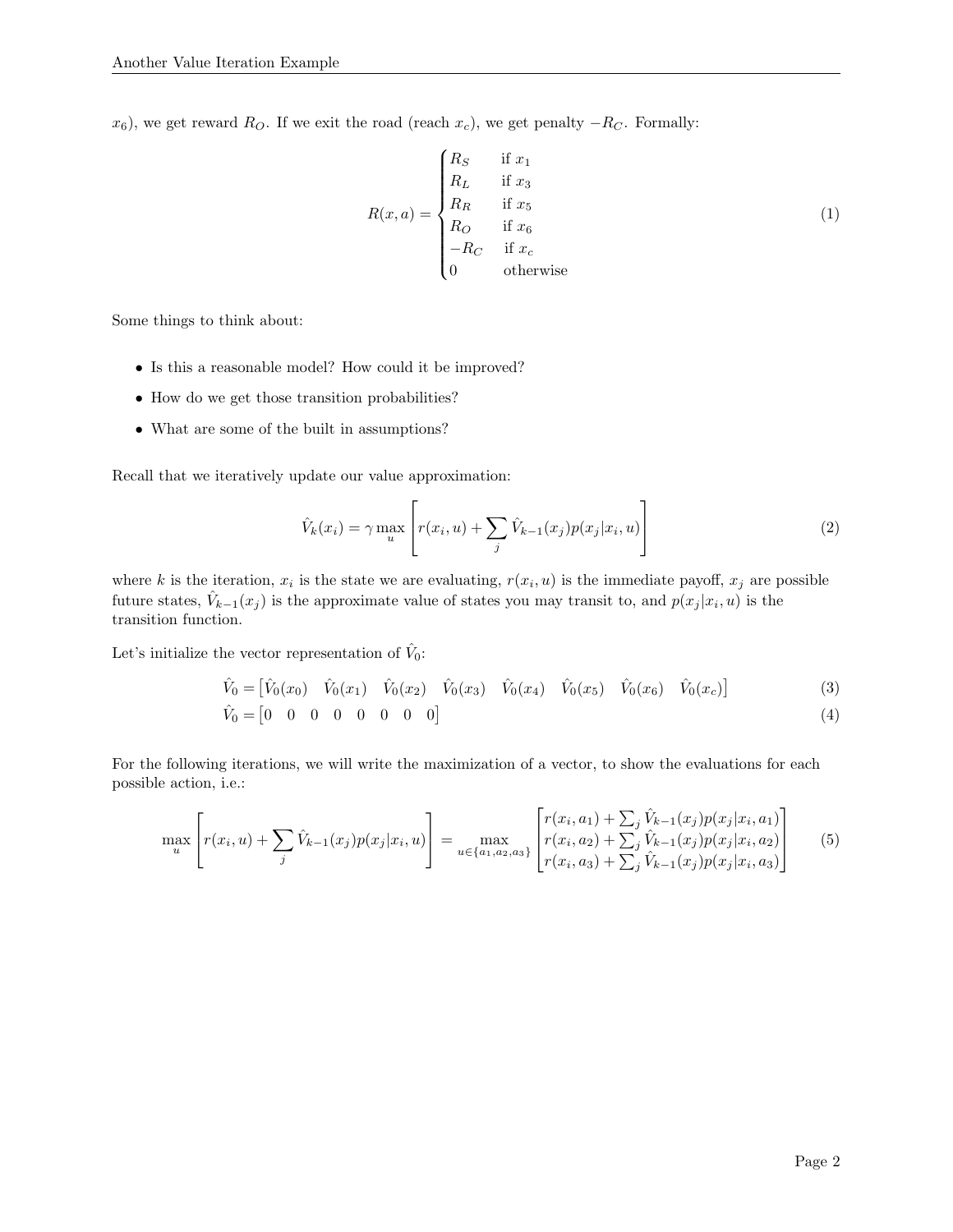Iteration 1:

$$
\hat{V}_1(x_0) = \gamma \max \begin{bmatrix} 0 + \hat{V}_0(x_1) \cdot p(x_1 | x_0, a_1) \\ 0 + \hat{V}_0(x_0) \cdot p(x_0 | x_0, a_2) + \hat{V}_0(x_2) \cdot p(x_2 | x_0, a_2) \end{bmatrix} = \begin{bmatrix} 0 + 0 \cdot 1 \\ 0 + 0 \cdot 0.5 + 0 \cdot 0.5 \\ 0 + 0 \cdot 0.5 + 0 \cdot 0.5 \end{bmatrix}
$$
(6)

$$
\[0 + \hat{V}_0(x_0) \cdot p(x_0|x_0, a_3) + \hat{V}_0(x_4) \cdot p(x_4|x_0, a_3)\] \quad [0 + 0 \cdot 0.2 + 0 \cdot 0.8]
$$
  
=  $\gamma \cdot 0$  (7)

$$
\hat{V}_1(x_1) = \gamma \max \begin{bmatrix} R_s + 0 \\ R_s + 0 \\ R_s + 0 \end{bmatrix}
$$
\n(8)

$$
= \gamma \cdot R_s
$$
\n
$$
\begin{bmatrix}\n0 + \hat{V}_0(x_3) \cdot p(x_3|x_2, a_1)\n\end{bmatrix}\n\qquad\n\begin{bmatrix}\n0 + 0 \cdot 1\n\end{bmatrix}
$$
\n(9)

$$
\hat{V}_1(x_2) = \gamma \max \left[ 0 + \hat{V}_0(x_2) \cdot p(x_2 | x_2, a_2) + \hat{V}_0(x_2) \cdot p(x_c | x_2, a_2) \right] = \begin{bmatrix} 0 + 0 \cdot 0.5 + 0 \cdot 0.5 \\ 0 + 0 \cdot 0.5 + 0 \cdot 0.5 \\ 0 + 0 \cdot 0.2 + 0 \cdot 0.8 \end{bmatrix}
$$
\n(10)

$$
= \gamma \cdot 0 \tag{11}
$$
\n
$$
\left[ R_L + 0 \right]
$$

$$
\hat{V}_1(x_3) = \gamma \max \begin{bmatrix} I_L + 0 \\ R_L + 0 \\ R_L + 0 \end{bmatrix} \tag{12}
$$

$$
= \gamma \cdot R_L
$$
\n
$$
\hat{V}_1(x_4) = \gamma \max \left[ 0 + \hat{V}_0(x_4) \cdot p(x_4 | x_4, a_2) + \hat{V}_0(x_6) \cdot p(x_6 | x_4, a_2) \right] = \left[ 0 + 0 \cdot 1 - 0.5 + 0 \cdot 0.5 \right]
$$
\n
$$
(13)
$$
\n
$$
(14)
$$

$$
= \gamma \max \left[ 0 + \hat{V}_0(x_4) \cdot p(x_4 | x_4, a_2) + \hat{V}_0(x_6) \cdot p(x_6 | x_4, a_2) \right] = \left[ 0 + 0 \cdot 0.5 + 0 \cdot 0.5 \right] \tag{14}
$$

$$
=\gamma \cdot 0\tag{15}
$$

$$
\hat{V}_1(x_5) = \gamma \max \begin{bmatrix} R_R + 0 \\ R_R + 0 \\ R_R + 0 \end{bmatrix} \tag{16}
$$

$$
= \gamma \cdot R_R \tag{17}
$$

$$
\hat{V}_1(x_6) = \gamma \max \begin{bmatrix} R_O + 0 \\ R_O + 0 \\ R_O + 0 \end{bmatrix} \tag{18}
$$

$$
= \gamma \cdot R_O \tag{19}
$$

$$
\hat{V}_1(x_c) = \gamma \max \begin{bmatrix} -R_C + 0\\ -R_C + 0\\ -R_C + 0 \end{bmatrix} \tag{20}
$$

$$
= -\gamma \cdot R_C \tag{21}
$$

So our approximate value estimate is:

$$
\hat{V}_1 = \begin{bmatrix} 0 & \gamma R_S & 0 & \gamma R_L & 0 & \gamma R_R & \gamma R_O & -\gamma R_C \end{bmatrix}
$$
\n(22)